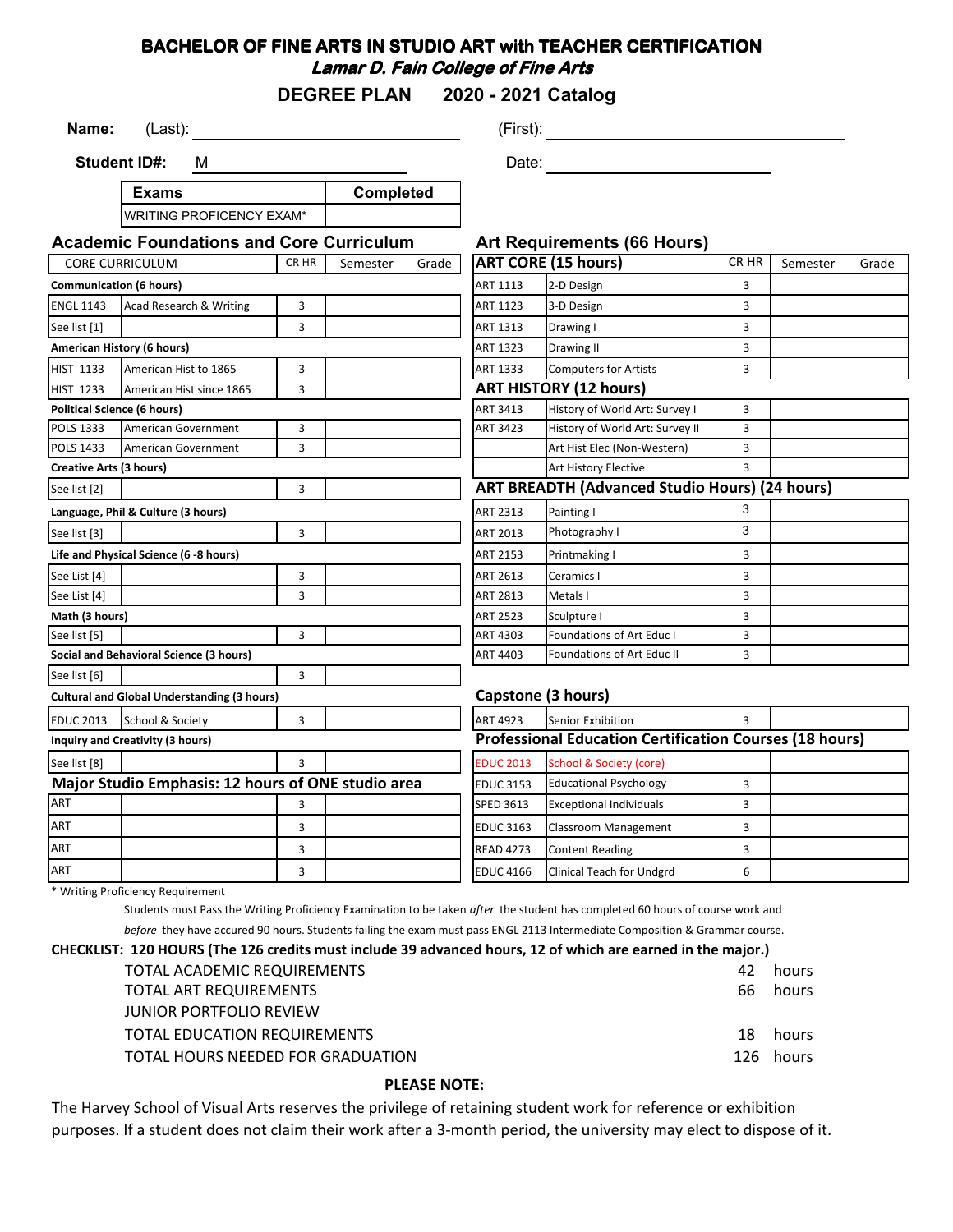### FOR ADMISSION INTO THE TEACHER CERTIFICATION PROGRAM

# \*\*PLEASE READ THESE INSTRUCTIONS CAREFULLY AND CHECK OFF AS COMPLETED\*\*

Please carefully read the pertinent pages of the catalog

Students must pass all sections of the THEA prior to enrolling in any teacher education course

You may take EDUC 2103 before being admitted to teacher certification program.

Admission to the Teacher Certification program requires 45 credit hours.

Application to the education program should be completed when you have between 45-60 hours

Application for admissions on file DATE: \_\_\_\_\_\_\_\_\_\_\_\_\_ (forms available in Education Office)

Completion of at least 6 hours of Freshman English with a GPA of 3.0 in the courses

Grade point average of 2.75 overall in all college work

Admitted to Teacher Certification Program DATE: \_\_\_\_\_\_\_\_\_\_\_\_\_ (Application available in Education Office)

**NOTE: Student teaching is generally scheduled all day for 12 weeks the last semester of the program.**